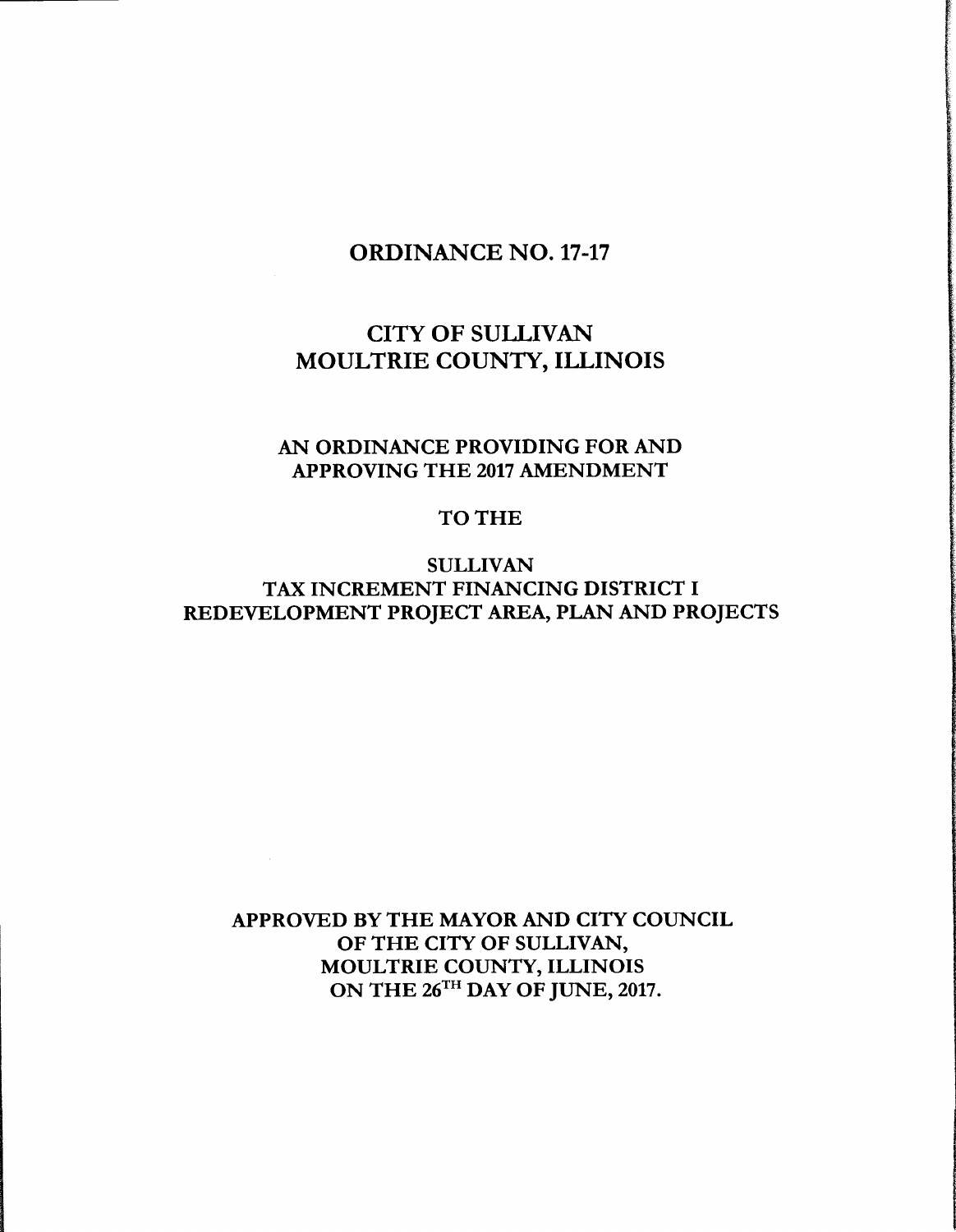#### ORDINANCE NO. 17-17

#### CITY OF SULLIVAN MOULTRIE COUNTY, ILLINOIS

### AN ORDINANCE PROVIDING FOR AND APPROVING THE 2017 AMENDMENT TO THE SULLIVAN TAX INCREMENT FINANCING DISTRICT I REDEVELOPMENT PROJECT AREA, PLAN AND PROJECTS

**WHEREAS**, on December 29, 1986, the City of Sullivan, Moultrie County, Illinois ("City") by its duly elected Mayor and City Council heretofore approved a Redevelopment Plan and Projects; designated a Redevelopment Project Area; and adopted Tax Increment Financing pursuant to Illinois Tax Increment Allocation Redevelopment Act (65 ILCS 5/11-74.4-1 et. seq.) (the "Act") for the City of Sullivan Tax Increment Financing (TIF) District I ("TIF District I"); and

WHEREAS, the City desires to amend the Redevelopment Project Area, Plan and Projects for its TIF District I ("2017 Amendment") pursuant to the Tax Increment Allocation Redevelopment Act, 65 ILCS  $5/11$ -74.4 et. seq., as amended by removing the sixty (60) parcels described in **Exhibit A**, thus reducing the size of the Redevelopment Project Area; and

WHEREAS, the proposed 2017 Amendment does not add additional parcels of property to the Redevelopment Project Area; substantially affect the general land uses established in the Redevelopment Plan; substantially change the nature of the Redevelopment Projects; increase the total estimated Redevelopment Project Costs set out in the Redevelopment Plan; add additional Redevelopment Project Costs to the itemized list ofredevelopment project costs set out in the Redevelopment Plan; or increase the number of inhabited residential units to be displaced from the Redevelopment Project Area, as measured from the time of creation of the Redevelopment Project Area, to a total of more than ten (10); and

WHEREAS, the proposed 2017 Amendment is consistent with the Redevelopment Plan and Projects and has been reviewed by the Mayor and the City Council is generally informed of this Amendment.

### NOW,THEREFORE, BE IT ORDAINED BY THE MAYOR AND CITYCOUNCIL OF THE CITY OF SULLIVAN, MOULTRIE COUNTY, ILLINOIS:

- 1. The recitals set forth in the preamble to this Ordinance are hereby incorporated by reference as if fully set forth herein.
- 2. The Sullivan TIF District I Redevelopment Project Area, Plan and Projects are hereby amended to remove the sixty  $(60)$  parcels described in Exhibit A attached hereto.
- 3. The Redevelopment Project Area as amended is legally described in Exhibit B (Amended Legal Description) and shown in Exhibit C( Amended Boundary Map) of this Amendment.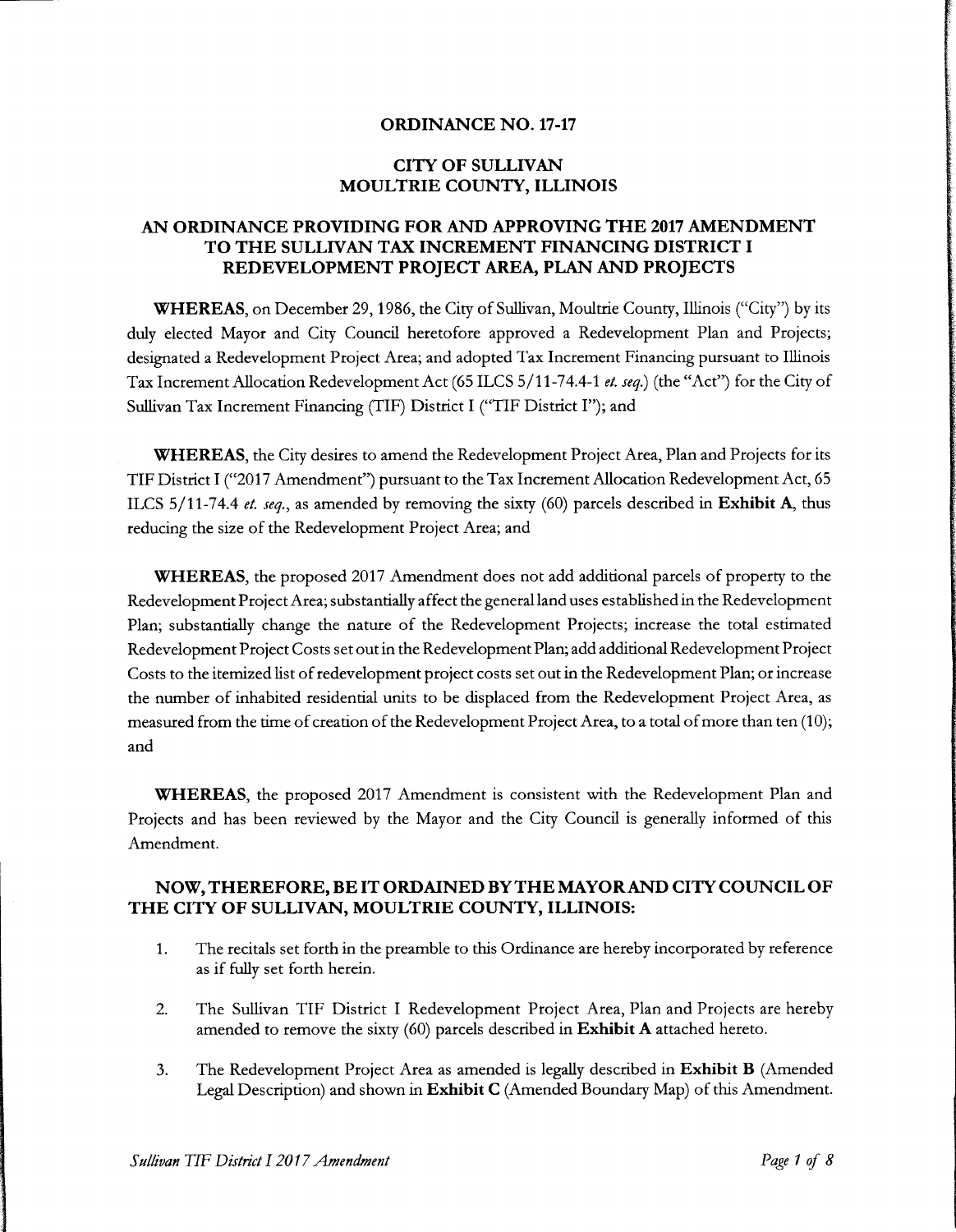- 4. This Ordinance shall be in full force and effect from and after its passage and approval as provided by law and shall take effect upon its passage as required by law.
- 5. All ordinances and parts of ordinances in conflict herewith are repealed.

PASSED, APPROVED AND ADOPTED by the Corporate Authorities of the City of Sullivan, Moultrie County, Illinois, on the 26<sup>th</sup> day of June, A.D., 2017, and deposited and filed in the Office of the City Clerk of said City on that date.

| <b>MAYOR &amp; COUNCIL MEMBERS</b> | <b>AYE VOTE</b> | <b>NAY VOTE</b> | <b>ABSTAIN</b> | <b>ABSENT</b> |
|------------------------------------|-----------------|-----------------|----------------|---------------|
| <b>Mike Mossman</b>                |                 |                 |                |               |
| <b>Jerry Risley</b>                |                 |                 |                |               |
| <b>Mike Kirk</b>                   |                 |                 |                |               |
| <b>Grant Wade</b>                  |                 |                 |                |               |
| Ann Short, Mayor                   |                 |                 |                |               |
| <b>TOTAL VOTES:</b>                |                 |                 |                |               |

APPROVED:  $(x_{k+1}, y_{k+2})$ Mayor

ATTEST: / Conte a City Clerk

EXHIBIT A ATTACHED: PARCELS REMOVED FROM SULLIVAN TIF DISTRICT I EXHIBIT B ATTACHED: SULLIVAN TIF DISTRICT I AMENDED LEGAL DESCRIPTION. EXHIBIT C ATTACHED: SULLIVAN TIF DISTRICT I AMENDED BOUNDARY MAP.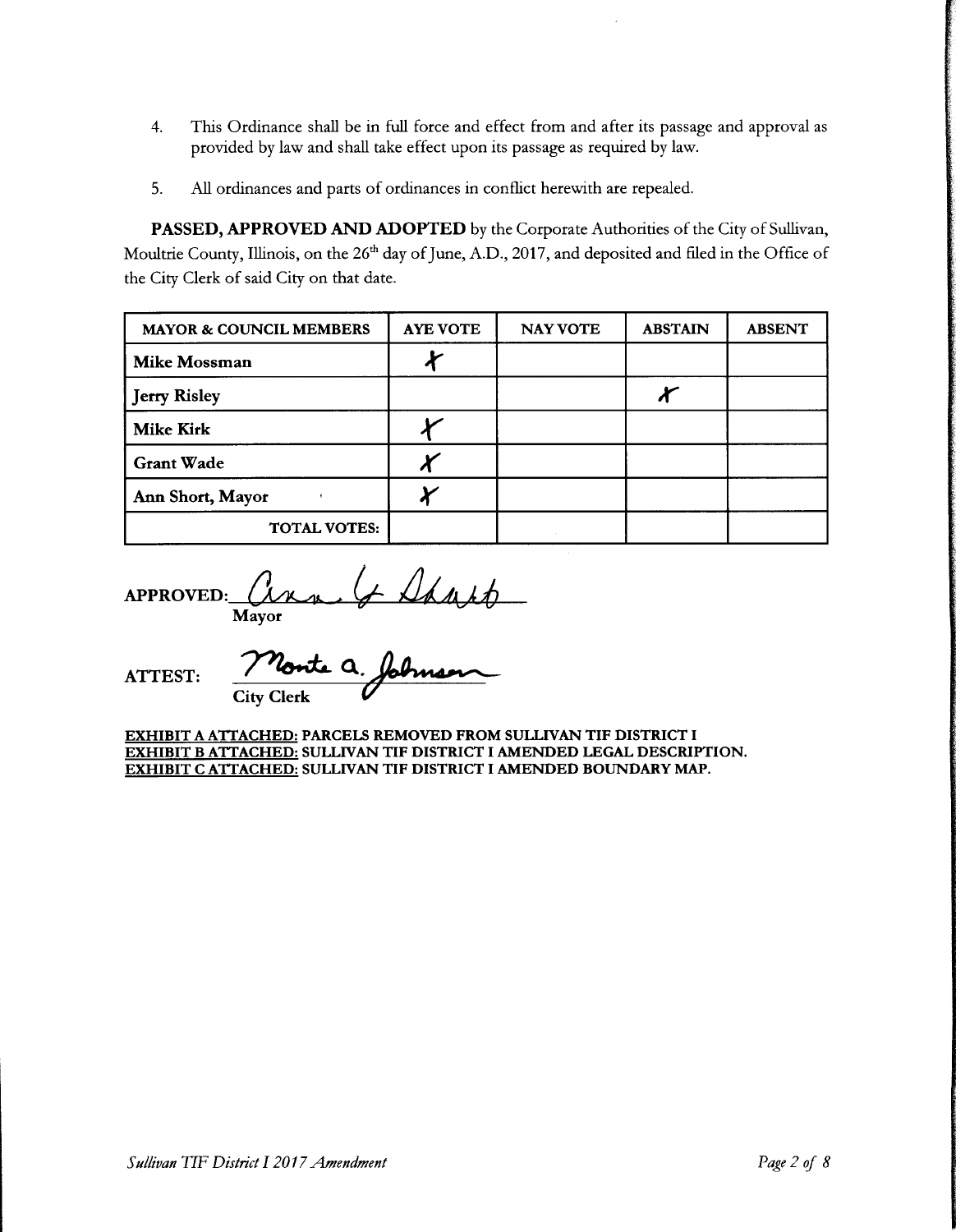### EXHIBIT A

### PARCELS REMOVED FROM SULLIVAN TIF DISTRICT I BY THE <sup>2017</sup> AMENDMENT

| $\mathbf{1}$            | 08-05-35-403-006 | 31 | 08-08-02-416-011 |
|-------------------------|------------------|----|------------------|
| $\overline{\mathbf{c}}$ | 08-08-02-104-004 | 32 | 08-08-02-417-002 |
| 3                       | 08-08-02-109-006 | 33 | 08-08-02-417-006 |
| 4                       | 08-08-02-129-001 | 34 | 08-08-02-417-007 |
| 5                       | 08-08-02-129-013 | 35 | 08-08-02-417-008 |
| 6                       | 08-08-02-214-001 | 36 | 08-08-02-417-010 |
| 7                       | 08-08-02-224-001 | 37 | 08-08-02-417-011 |
| 8                       | 08-08-02-225-001 | 38 | 08-08-02-417-012 |
| 9                       | 08-08-02-251-001 | 39 | 08-08-02-418-001 |
| 10                      | 08-08-02-251-002 | 40 | 08-08-02-418-007 |
| 11                      | 08-08-02-251-006 | 41 | 08-08-02-418-011 |
| 12                      | 08-08-02-251-008 | 42 | 08-08-02-428-002 |
| 13                      | 08-08-02-252-003 | 43 | 08-08-02-428-005 |
| 14                      | 08-08-02-252-006 | 44 | 08-08-02-428-011 |
| 15                      | 08-08-02-253-004 | 45 | 08-08-02-428-012 |
| 16                      | 08-08-02-254-007 | 46 | 08-08-02-428-014 |
| 17                      | 08-08-02-302-006 | 47 | 08-08-02-428-015 |
| 18                      | 08-08-02-407-001 | 48 | 08-08-02-429-001 |
| 19                      | 08-08-02-407-004 | 49 | 08-08-11-400-038 |
| 20                      | 08-08-02-407-005 | 50 | 08-08-11-400-039 |
| 21                      | 08-08-02-408-006 | 51 | 08-08-11-400-040 |
| 22                      | 08-08-02-416-001 | 52 | 08-08-11-403-001 |
| 23                      | 08-08-02-416-002 | 53 | 08-08-11-403-002 |
| 24                      | 08-08-02-416-003 | 54 | 08-08-12-300-031 |
| 25                      | 08-08-02-416-005 | 55 | 08-08-12-300-056 |
| 26                      | 08-08-02-416-006 | 56 | 08-08-12-300-065 |
| 27                      | 08-08-02-416-007 | 57 | 08-08-12-300-066 |
| 28                      | 08-08-02-416-008 | 58 | 08-08-12-300-067 |
| 29                      | 08-08-02-416-009 | 59 | 08-08-12-300-068 |
| 30                      | 08-08-02-416-010 | 60 | 08-08-12-300-074 |

| 31  | 08-08-02-416-011 |
|-----|------------------|
| 32  | 08-08-02-417-002 |
| 33  | 08-08-02-417-006 |
| 34  | 08-08-02-417-007 |
| 35  | 08-08-02-417-008 |
| 36  | 08-08-02-417-010 |
| 37  | 08-08-02-417-011 |
| 38  | 08-08-02-417-012 |
| 39  | 08-08-02-418-001 |
| 40  | 08-08-02-418-007 |
| 41  | 08-08-02-418-011 |
| 42  | 08-08-02-428-002 |
| 43  | 08-08-02-428-005 |
| 44  | 08-08-02-428-011 |
| 45  | 08-08-02-428-012 |
| 46  | 08-08-02-428-014 |
| 47  | 08-08-02-428-015 |
| 48  | 08-08-02-429-001 |
| 49  | 08-08-11-400-038 |
| 50  | 08-08-11-400-039 |
| 51  | 08-08-11-400-040 |
| 52  | 08-08-11-403-001 |
| 53. | 08-08-11-403-002 |
| 54  | 08-08-12-300-031 |
| 55  | 08-08-12-300-056 |
| 56  | 08-08-12-300-065 |
| 57  | 08-08-12-300-066 |
| 58  | 08-08-12-300-067 |
| 59  | 08-08-12-300-068 |
| 60  | 08-08-12-300-074 |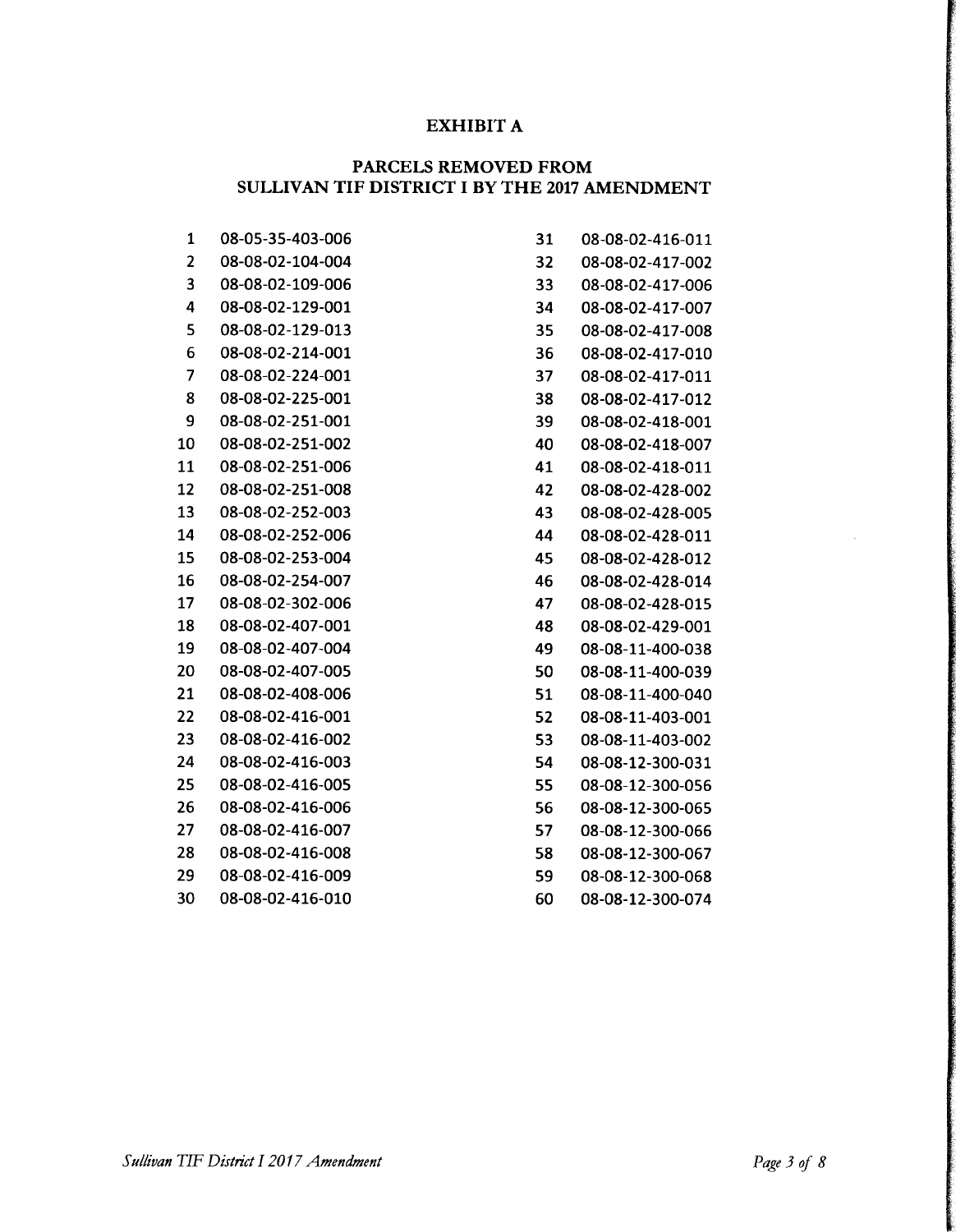#### EXHIBIT B

#### SULLIVAN TIF DISTRICT 12017 AMENDMENT AMENDED LEGAL DESCRIPTION

Beginning at the NW Corner of the NE1/4 of the NW1/4 of Section 2, Township 13 N. R. 5 East of the Third P. M., Moultrie County, Illinois, thence South <sup>a</sup> distance of 165 feet, thence West 228.77 feet to <sup>a</sup> point on the centerline of the now abandoned Norfolk and Western (formerly Wabash) Railroad, thence Southeasterly along said centerline to <sup>a</sup> point 30 feet West of the West line of said Quarter, Quarter Section, thence, East to the West line of said Quarter, Quarter Section, thence South to <sup>a</sup> point 995. 22 feet South of the Northwest corner of said Quarter, Quarter Section, thence West 550.72 feet, thence South 119.30 feet, thence West 567.65 feet, thence South 171. <sup>81</sup> feet, thence East 840.28 feet, thence North 121. 80 feet, thence East 305 feet to the West line of said Quarter, Quarter Section, thence South along the West line of said Quarter, Quarter Section to <sup>a</sup> point 30 feet East of the NE Corner of Block One (1) of Anderson's First Addition to Sullivan, Illinois, thence West to the NE Corner of Block One (1) of Anderson's First Add. to Sullivan, Illinois, thence South to the Southeast Corner of Block 5 of Anderson's First Add. to Sullivan, thence West along the North line of Grider Street to the West line of West Street, thence North along the West line of West Street, a distance of 360. 80 feet, thence West 1188.30 feet, thence South to the Southerly Right ofWay line ofthe Illinois Central Railroad, thence Southeasterly along said Southerly Right ofWay line to <sup>a</sup> point lying 168.30 West and 80. <sup>2</sup> feet North of the Southeast corner of the Northeast Quarter of Section 3, T13N, R5E, thence South to the centerline of Moultrie County Highway Number 5, thence Easterly along the centerline of Moultrie County Highway Number 5 to the intersection of the centerline of Moultrie County Highway Number <sup>5</sup> and the Southerly Right of Way line of the Illinois Central Railroad, thence Northwesterly along the Southerly Right of Way line of the Illinois Central Railroad to <sup>a</sup> point on the East line of Section 3, T13N, R5E, thence North to the South Right of Way line of Jackson Street, thence East along the South line of Jackson Street 490 feet, thence South to the Southerly Right of Way line of the Illinois Central Railroad, thence Southeasterly along the Southerly Right of Way line of the Illinois Central Railroad to <sup>a</sup> point where the South Right-of-Way line of the Illinois Central Railroad intersects with the East Right-of-Way line of the Missouri Pacific Railroad, thence Southwesterly along the East Right-of-way line of the Missouri-Pacific Railroad to <sup>a</sup> point 469. <sup>5</sup> feet West of the West line of Market, thence East 469. <sup>5</sup> feet East to the centerline of Market Street, thence South along the centerline of Market Street, to the South line of Eden Street, thence East along the South line of Eden Street, to the West line of Habitat for Humanity Subdivision, thence South 600 feet, thence West 156 feet, thence South 2075.31 feet, thence East 715.31 feet, thence North 680.91 feet, thence East 857. 63 feet, thence South 333 feet, thence East 484 feet to the centerline of Hamilton Street or State Route # 32, thence South along the centerline of Hamilton Street or State Route # 32, to the North line of the Southeast Quarter of Section 11, T13N, R5E, Thence, East to the East Right-of-Way line of State Route #32; Thence, South along the East Right-of-Way line of State Route 32 to the Northwest corner of Lot <sup>1</sup> of Hawthorne 2nd Addition; Thence, East along the North line of Lots <sup>1</sup> and <sup>2</sup> of Hawthorne 2nd Addition to the Northeast comer of said Lot 2; Thence, South to the Southeast corner of said Lot 2 of Hawthorne 2nd addition; Thence, East to the Southeast corner of Lot <sup>3</sup> of Hawthorne 2nd addition; Thence, East 448.8 feet; Thence, North 630.00 feet to the South Right-of-Way line of Hawthorne Lane; Thence, East along the South Right-of-Way line of Hawthorne Lane, to the East Right-of-Way line of Worth Street; Thence, North along the East Right-of-Way line of Worth Street, <sup>a</sup> distance of 120.00 feet; Thence, East, <sup>a</sup> distance 570.00 feet; Thence, North, <sup>a</sup> distance 334.00 feet; Thence, East to <sup>a</sup> point being 190.00 feet West of the centerline of Patterson Road; Thence, South, a distance of 230.00 feet; Thence, West, <sup>a</sup> distance of 20.00 feet; Thence, South, a distance of 60.00 feet; Thence, Southeasterly to <sup>a</sup> point being 140.00 feet West of the centerline ofPatterson Road, <sup>a</sup> distance of 242.00 feet; Thence, East to the centerline of Patterson Road; Thence, North along the centerline of Patterson Road, to the Northeast corner of the Northwest Quarter, of the Southwest Quarter of said Section 12; Thence, West to the West Right-of-Way line of Patterson Road; Thence, West to the East Right-of-Way line of Worth Street; Thence, along the East Right-of-Way line of Worth Street to the North line of Richardson's 1st Addition; Thence, West to the centerline ofWorth St; Thence, North along the centerline ofWorth Street to the centerline of Mattox Street; Thence, East along the centerline of Mattox Street to the East Right-of-Way line of Worth Street; Thence, North along the East Right-of-Way line of Worth Street to the Northwest corner of Lot <sup>11</sup> of Rhodes <sup>1</sup> st Subdivision; Thence, East along the North line of Rhodes <sup>1</sup> st Addition to the South Right-of-Way line of the Illinois Central Railroad; Thence, North to the South Right-of-Way line of Lebanon Street; Thence,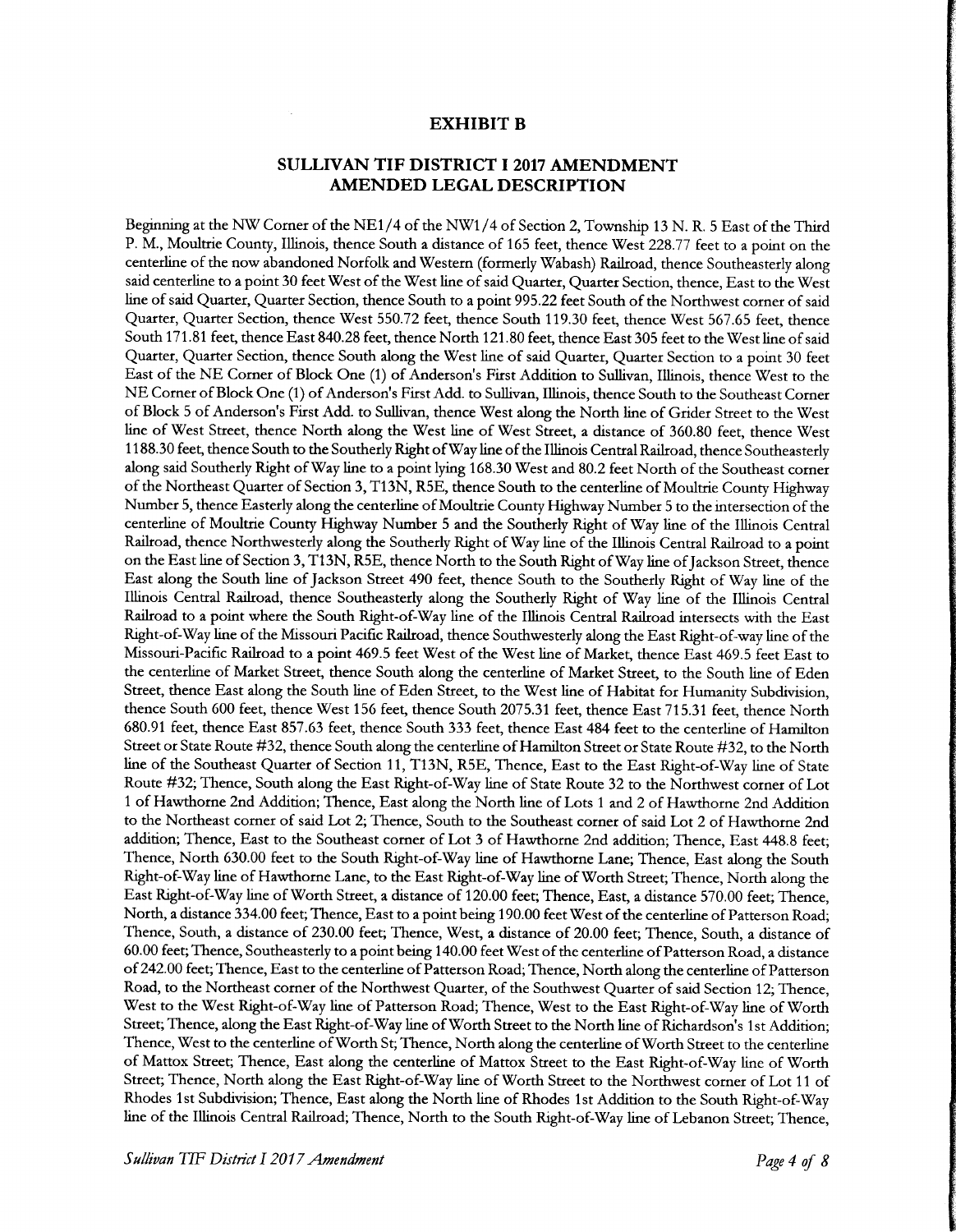East along the South Right-of-Way line ofLebanon Street, 1225 feet; Thence, Northwesterly 495.34 feet; Thence, North 113. 58 feet; Thence, West 878 feet to the West Right-of-Way line of Lebanon Street; Thence, North 665 feet; Thence, East to the East Right-of-Way line of Lebanon Street; Thence, North along the East Right-of-Way line of Lebanon Street to the North Right-of-Way line of Water Street; Thence, West along the West Right-of-Way line ofWater Street to the East Right-of-Way line of Calhoun Street; Thence, North along the East Right-of-Way line of Calhoun Street to the North Right-of-Way line of Adams Street; Thence, West along the North Right-of-Way line of Adams Street to the East Right-of-Way line of Worth Street; Thence, North along the East Right-of-Way line of Worth Street to the South Right-of-Way line of Jackson Street; Thence, West along the South Right-of-Way line of Jackson Street to the East Right-of-Way line of Madison Street; Thence, South along the East Right-of-Way line of Madison Street to the North Right-of-Way line of Harrison Street; Thence, East along the North Right-of-Way line of Harrison Street 70 feet; Thence, South to the South line of Lots 3 and <sup>4</sup> of Block <sup>11</sup> original town of Sullivan; Thence, West along the South line of said Lots 3 & <sup>4</sup> to the East Right-of-Way line of Madison Street; Thence, South along the East Right-of-Way line of Madison Street to the South Right-of-Way line of Jefferson Street; Thence, West along the South Right-of-Way line of Jefferson Street to the Northwest corner of Lot <sup>2</sup> of Block <sup>18</sup> original Town of Sullivan; Thence, North to the Southwest corner of Lot 8, Block <sup>12</sup> original Town of Sullivan; Thence, North to the North Right-of-Way line of Harrison Street; Thence, East along the North Right-of-Way line of Harrison Street to the Southwest corner of Lot <sup>8</sup> of Block <sup>9</sup> original Town of Sullivan; Thence, North to the Northwest corner of Lot <sup>8</sup> Block <sup>9</sup> original Town of Sullivan; Thence, West to the West Right-of-Way line of Washington Street; Thence, South along the West Right-of-Way line of Washington Street to the North Right-of-Way line of Harrison Street; Thence, West along the North Right-of-Way line of Harrison Street to the Southwest corner of the East Half of Lot <sup>7</sup> of Block B of original Town of Sullivan; Thence, North to the North line of Lot <sup>7</sup> of Block <sup>8</sup> original Town of Sullivan; Thence, West along the North line of said Lot <sup>7</sup> to the Northeast comer of Lot <sup>6</sup> of Block <sup>8</sup> original Town of Sullivan; Thence, South along the East line of said Lot 6 extended to the South Right-of-Way line of Harrison Street; Thence, West along the South Right-of-Way line of Harrison Street to the West Right-of-Way line of Van Buren Street; Thence, North along the West Right-of-Way line of Van Buren Street to the North Right-of-Way line of Monroe Street; Thence, East along the North Right-of-Way line of Monroe Street to the West Right-of-Way line of Main Street; thence, North along the West Right-of-Way line of Main Street to the South Right-of-Way line of Jackson Street; Thence, West along the South Right-of-Way line of Jackson Street to the West Right-of-Way line of Hamilton Street; Thence, North along the West Right-of-Way line of Harrison Street to the South Right-of-Way line of Scott Street; Thence, East along the South Right-of-Way line of South Street to the East Right-of-Way line of Van Buren Street; Thence South along the East Right-of-Way line of Van Buren Street 110 feet; Thence, East 100 feet; Thence, North 10 feet, Thence, East to the East Right-of-Way line of Main Street; Thence, South along the East Right-of-Way line of Main Street 40 feet; Thence, East 100 feet; Thence, South to the North Right-of-Way line of Jackson Street; Thence, East along the North Right-of-Way line of Jackson Street to the Southwest corner, of the South Half, of the East Half, of the East Half of Block 2 Freeland's First Addition; Thence, North 100 feet; Thence, East to the West Right-of-Way line of Madison Street; Thence, North along the West Right-of-Way line of Madison Street to the South Right-of-Way line of Scott Street; Thence, West along the South Right-of-Way line of Scott Street to the Northwest corner, of the North Half, of the Northeast Quarter of Block 3 Freeland's 1st Addition; Thence, North to the South Right-of-Way line of Strain Street; Thence, West along the South Right-of-Way line of Strain Street to the West Right-of-Way line of Main Street; Thence, South along the West Right-of-Way line of Main Street to the North Right-of-Way line of Scott Street; Thence, West along the North Right-of-Way line of South Street to the East Right-of-Way line of Hamilton Street; Thence, North along the East Right-of-Way line of Hamilton Street to the South Right-of-Way line of Blackwood Street; Thence, West along the South Right-of-Way line of Blackwood Street to the West Right-of-Way line of Pierce Street; Thence, South along the West Right-of-Way line of Pierce Street to the North Right-of-Way line of Scott Street; Thence, West along the North Right-of-Way line of Scott Street to the Extension of the East line of Lot 5 of Block 14 Meeker's Addition; Thence, South along the extension of the East line of said Lot <sup>5</sup> to the South Right-of-Way line of Jackson Street; Thence, East along the South Right-of-Way line of Jackson Street to the Northeast corner of Lot 3, Block 4, Camfield's Railroad Addition; Thence, South to the Southeast corner of Lot 3 Block 4 Camfield's Railroad Addition; Thence, West to the West Right-of-Way line of Fuller Street; Thence, North along the West Right-of-Way line of Fuller Street to the East Right-of-Way line of Missouri Pacific Railroad; Thence, North along the East Right-of-Way line of Missouri Pacific Railroad to the North line of Parcel K Meekers Addition; Thence, East along the North line of said Parcel K to the West Right-of-Way line of Camfield Street; Thence, Easterly to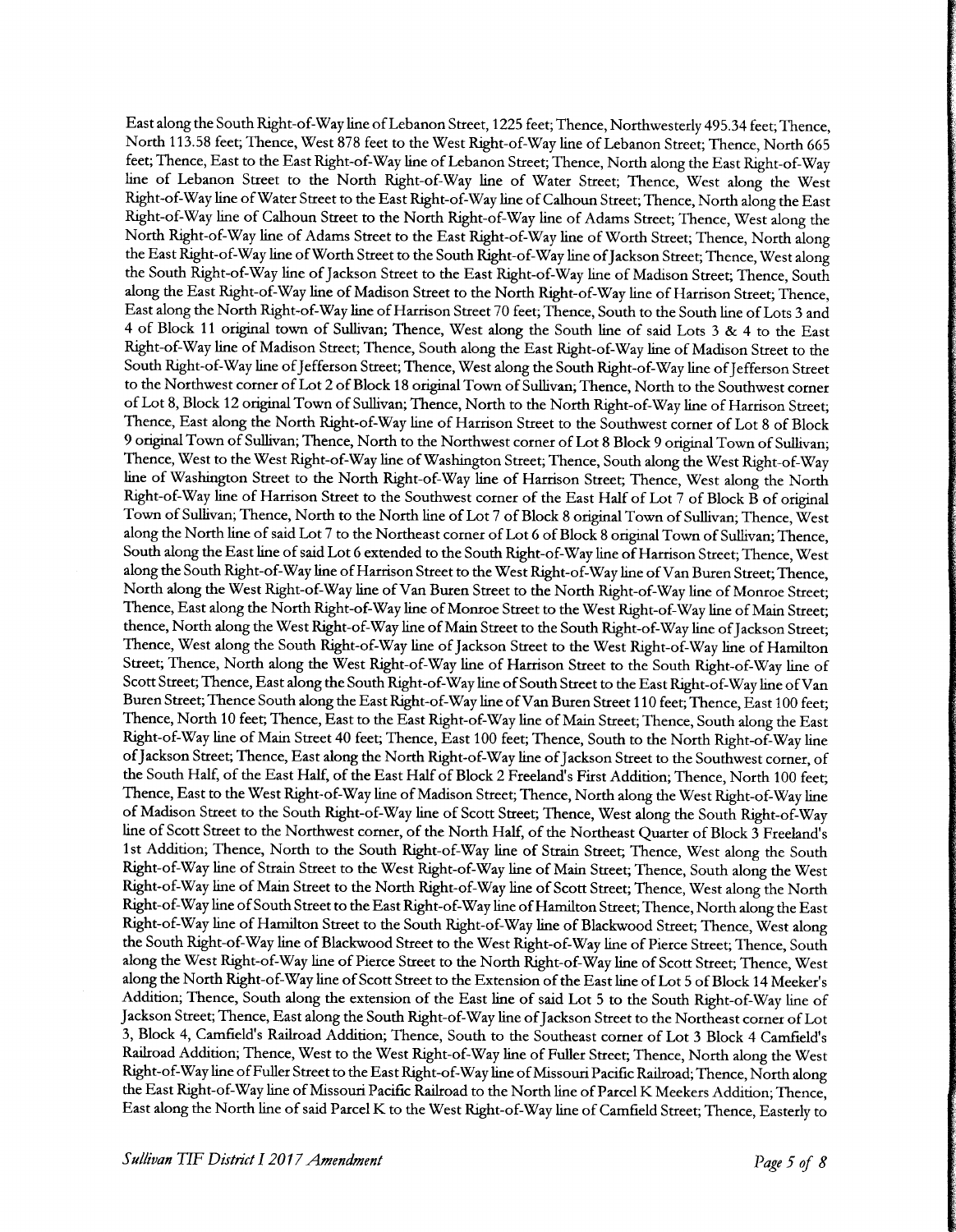the Southwest corner of Lot 7 of Block 8 Meeker's and Duncan Addition; Thence, East to the West Right-of-Way line of Grant Street; Thence, North to the North line Lot <sup>9</sup> of the Northwest Quarter, of the Northeast Quarter of said Section 2; Thence, East along the North line of said Lot <sup>9</sup> extended to the East Right-of-Way line of McClellan Street; Thence, North along the East Right-of-Way line of McClennan Street to the North Right-of-Way line of Hagerman Street; Thence, West along the North Right-of-Way line of Halerman Street to the East Right-of-Way line of the Missouri Pacific Railroad; Thence, Northeasterly along the East Right-of-Way line of the Missouri Pacific Railroad to the North line of Section 2; Thence, West along the North line of Section 2 to the POINT OF BEGINNING;

#### EXCEPTING THEREFROM:

EXCEPTION NO. 1: Beginning at the SE Corner of the intersection of Monroe Street and Camfield Street, thence South along the East line of Camfield Street to the Northeast Corner of the intersection of Camfield Street and Harrison Street, thence East along the North line of Harrison Street to the Northeast corner of the intersection ofHarrison Street and Lincoln Street, thence South along the East line ofLincoln Street to the North line of Lot 10 in Block 1 of Caldwell's Addition to the City of Sullivan, thence West to the Northwest corner of Lot <sup>2</sup> in Block 1, of Caldwell's Second Addition, thence South along the West line of Blocks 1, 2 and <sup>3</sup> of Caldwell's Second Addition to the North line of Eden Street, thence East to <sup>a</sup> point on the North line of Eden Street being 55.96 feet East of the East line of Grant Street; thence South 326. 79 feet, thence East 155 feet to the Southwest Comer of the West end of Raymond Street, thence North 50 feet, thence East along the North line of Raymond Street to <sup>a</sup> point 144.5 feet West of the intersection of Raymond Street and Hamilton Street, thence North to the South line of Eden Street, thence West along the South line of Eden Street to the SW Corner of the intersection of Eden Street and Catalpa Street, thence North along the West line of Catalpa Street to the Southwest corner of the intersection of Catalpa Street and Roane Street, thence West along the South line of Roane Street to the Northeast Corner of Lot lof Block <sup>6</sup> of Sunnyside Addition, thence North to the South right-of-way line of the Illinois Central Railroad, thence Northwest along the South line of said Railroad right-of-way to <sup>a</sup> point on the East line of Grant Street, thence North along the East line of Grant Street to the Northeast corner of the intersection of Grant Street and Adams Street, thence East along the North line of Adams Street to the NW Corner of the intersection of Adams Street and Pierce Street, thence North along the West line of Pierce Street to the SW Corner of the intersection of Pierce Street and Monroe Street, thence West along the South line of Monroe Street to the SW Corner of the intersection of Monroe Street and Seymour Street, thence North to the NE Corner of Lot <sup>8</sup> in Block <sup>2</sup> of James Camfield's Addition to the City of Sullivan, thence West to the Northwest Corner of Lot 7 of Block 2 of James Camfield's Railroad Addition, thence South to the South line of Monroe Street, thence West along the South line of Monroe Street to the place of beginning.

EXCEPTION NO. 2: Beginning at the SE Corner of the intersection of Hamilton Street and Snyder Street, thence South along the East line of Hamilton Street to the Northwest corner of Lot <sup>5</sup> in Block <sup>4</sup> of Brosam Brothers' Addition, thence East to the NE Corner of Lot <sup>6</sup> of Block 4 of Brosam Brothers' Addition, thence South to the Southeast comer of Lot <sup>6</sup> of Block 4 of Brosam Brothers' Addition, thence East 50 feet, thence South 203 feet, thence West 140 feet, thence South along the East line of State Route #32, 80 feet, thence, East 90 feet; thence, South 15 feet; thence, East 124 feet; thence, South 89 feet; thence, East to the East Right-of-Way line of Main Street; thence South along the East line of Main Street to the SW Comer of Lot <sup>4</sup> of Block A of Richardson's Addition to the City of Sullivan, thence East along the South line of Richardson's Addition to the Southeast Corner of Lot 4 of Block "C" of Richardson's Addition, thence North to the North line of Mattox Street, thence West to the Northeast Corner of the intersection of Mattox Street and Madison Street, thence North along the East line of Madison Street to the Southeast Corner of the intersection of George Street and Madison Street, thence East along the South line, of George Street 100 feet, thence, North to the South line Lot <sup>1</sup> Glazerrooks Addition; thence, West to the Southeast corner Lot 1, Block B Patterson and Snyder <sup>s</sup> 2nd Addition; thence North to the Northwest Corner of Lot 3 in Block 3 of Stocks and Monroe's Addition, thence, East to the East Right-of-Way line of Washington Street; thence South to the Northeast corner of the intersection of Waggoner Street and Washington Street, thence, East along the North line of Waggoner Street to the Northwest corner of the intersection of Waggoner St. and Worth Street; thence North along the West line of Worth Street to the NE Corner Lot 5 of Block 2 of Roane's First Addition,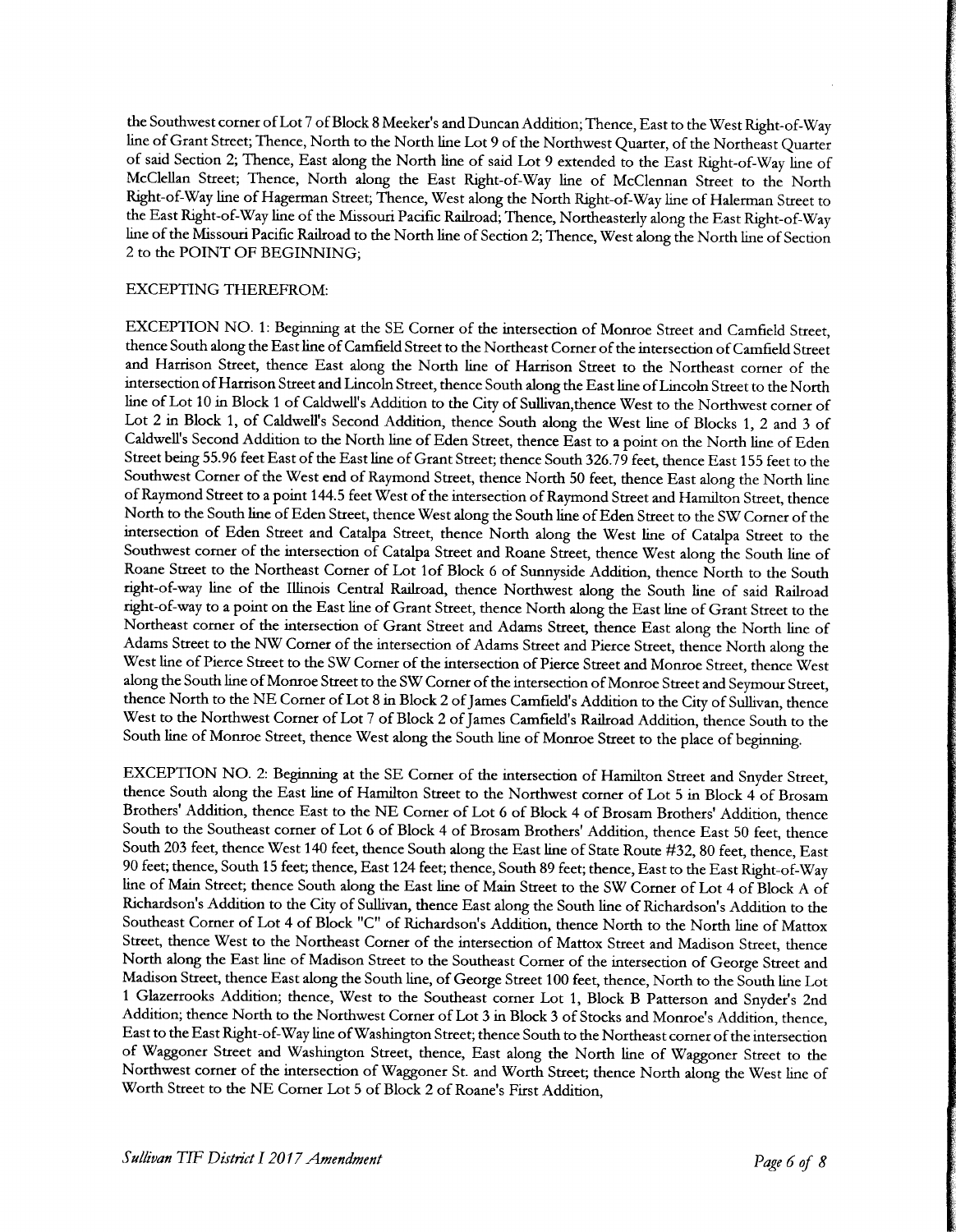thence West 216 feet, thence North 3.0 feet, thence West to the East line of Washington Street, thence North to the South Right-of-Way line of Hale Street, thence West to the East line of Van Buren Street, thence South along the East line of Van Buren Street to the Southeast Corner of the intersection of Van Buren Street and Snyder Street, thence West along the South line of Snyder Street to the point of beginning.

EXCEPTION NO. 3: Beginning at <sup>a</sup> point 320. <sup>5</sup> feet North and 294 feet West of the Southeast corner of the Northeast Quarter of Section 3, T13N, R5E, thence North 240 feet,

thence west 303. <sup>18</sup> feet, thence south 248.34 feet to the North Right of Way line of State Bond Issue Route 32 Illinois State Route <sup>121</sup> known as Jackson Street), thence Southeasterly along said North Right of Way line 338.28 feet, thence North 181. <sup>6</sup> feet to the Point of Beginning.

EXCEPTION NO. 4: Lots 3 and 4 of Block 6 of William Patterson's 2nd Addition, EXCEPT the south 20 feet thereof.

EXCEPTION NO. 5: Lot Seven (7) in Block One (1) in Bragg Addition to the City of Sullivan, Moultrie County, Illinois, according to plat thereof recorded October 6, 1997, as Document No. 248929 on Card SU-519, Cabinet A- 135 in the Recorder's Office of Moultrie County, Illinois EXCEPT beginning at the Southwest Corner of said Lot Seven (7); thence North 1 degree 23 minutes 38 seconds West - 53.73 feet along the West line of said Lot Seven( 7); thence North 89 degrees 13 minutes 28 seconds East- 61. 28 feet; thence South 50 degrees <sup>11</sup> minutes <sup>56</sup> seconds East- 34.53 feet; thence along <sup>a</sup> curve to the left having <sup>a</sup> radius of 50 feet and <sup>a</sup> chord that bears South 19 degrees 44 minutes 36 seconds West for <sup>a</sup> distance of 34.10 feet to the Southeast Corner of said Lot Seven (7); thence South 89 degrees 44 minutes 01 seconds West - 75 feet to the point of beginning, as per Plat of Survey of Robert L. Cox, Illinois Professional Land Surveyor, dated November 17, 1998 and recorded December 8, 1998 on Card No 98D-705 as Document No. 253109 in the County Recorder's Office of Moultrie County, Illinois.

EXCEPTION NO. 6: Commencing at <sup>a</sup> PK Nail in the pavement marking the Northwest comer of the Northwest Quarter of the Southwest Quarter of Section Two, Township Thirteen North, Range Five East of the Third Principal Meridian; thence azimuth (referenced to assumed North) 89°57'29", along said Quarter-Quarter line, 897. 54 feet to <sup>a</sup> point 421. 28 feet west ofa monument marking the Northeast corner of said Quarter-Quarter and the Point of Beginning; thence continue azimuth 89°57'29", along said Quarter-Quarter line, 78.38 feet; thence South 422. <sup>23</sup> feet; Westerly along the North Right-of-Way line, Harrison Street, a distance of 87 feet; thence, North 384 feet to the POINT OF BEGINNING;

EXCEPTION NO. 7: Lot 5& the West <sup>15</sup> Feet of Lot 6, Block <sup>5</sup> in the Original Town of Sullivan, Moultrie County, Illinois (Moultrie County PIN #08-08-02-405-003/State PIN #08-02-426-003, located at 112 N. Hamilton Street, Sullivan, Illinois).

PREPARED BY: MILANO& GRUNLOH ENGINEERS, LLC License #184-003108 June 6, 2017 Job # 17218 co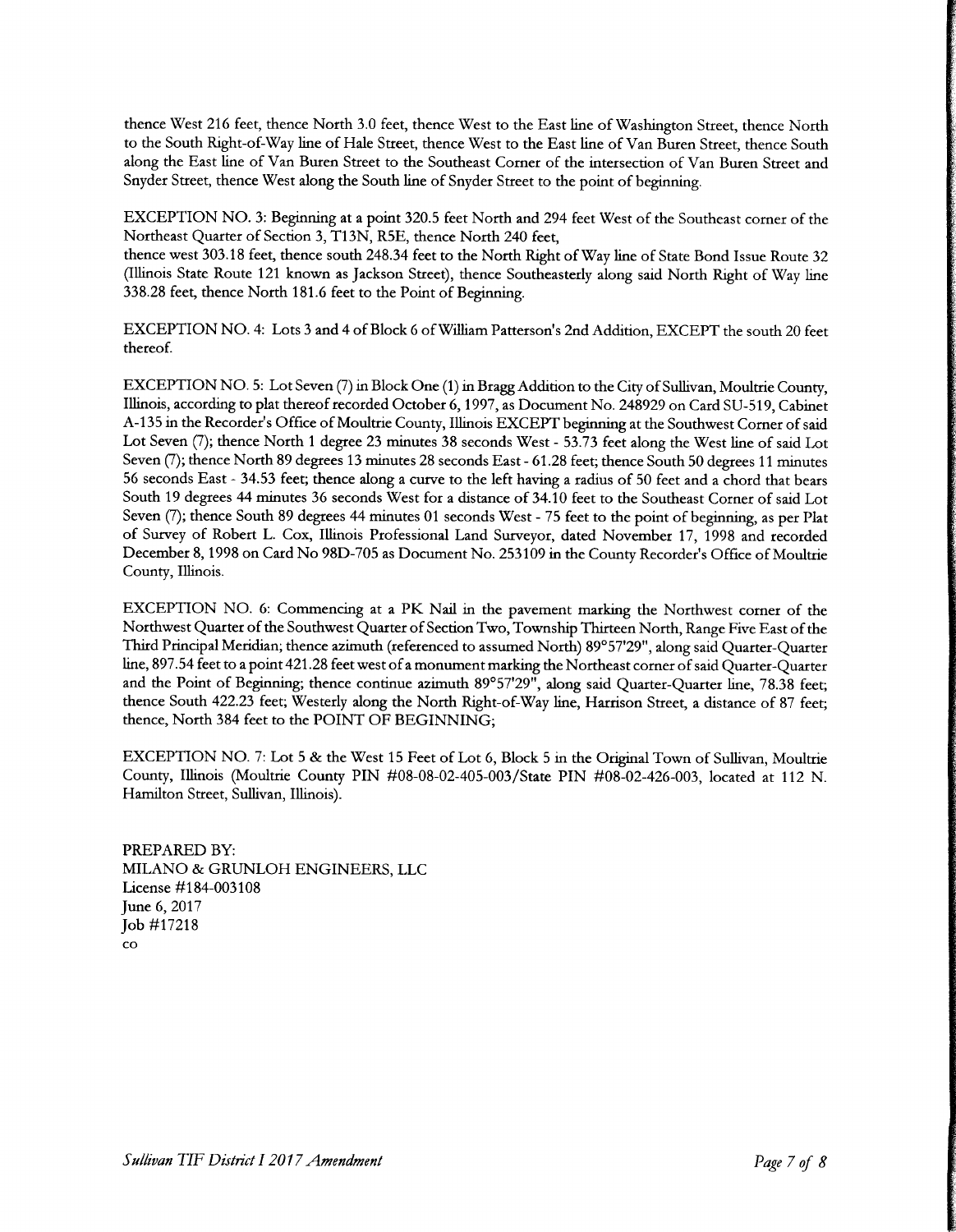### EXHIBIT C

### SULLIVAN TIF DISTRICT 12017 AMENDMENT AMENDED BOUNDARY MAP

 $\bar{\beta}$